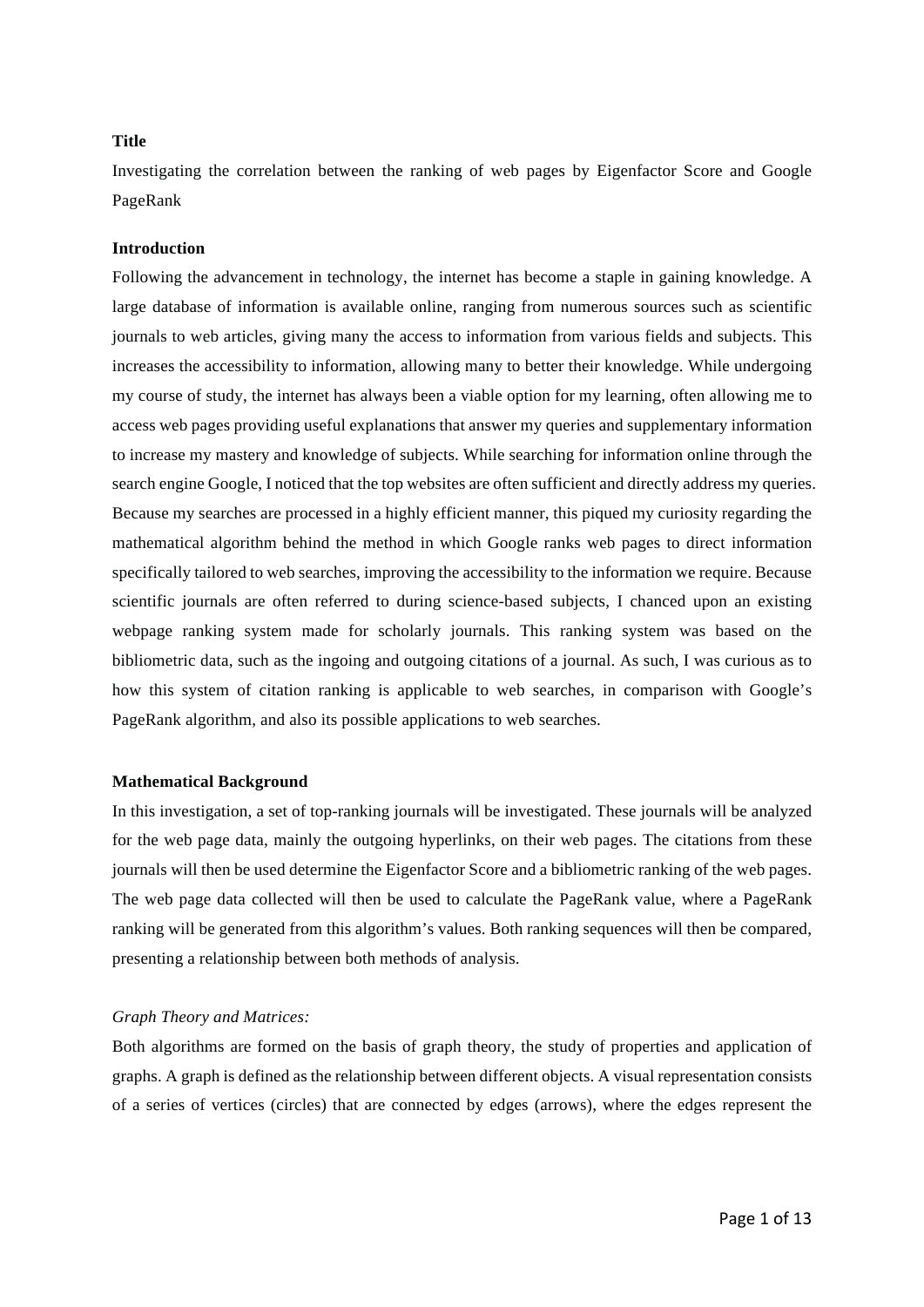relationship between the vertices.<sup>1</sup> These vertices can represent individual events or objects, while the edges reflect how each event is linked and the number of relationships each event or object has with another. This is displayed in Sample Graph G, where *X*, *Y* and *Z* are the vertices and the arrows represent the edges that reflect how each vertice is linked to each other.

Sample Graph *G*



*Where the XY<sup>th</sup> entry of the adjacency matrix is the number of links from the X<sup>th</sup> journal to Y<sup>th</sup> journal* Graph *G* can be presented alternatively in the form of an adjacency matrix, seen in the figure on the right. In this case, an adjacency matrix is extracted by counting number of edges between two adjacent vertices that share at least one common edge.<sup>2</sup> A better understanding of a matrix can be seen in the analysis of the matrix. The first column displays the number of outgoing hyperlinks from *X*, to *Y* and *Z*, while the second and third columns represent the number of outgoing hyperlinks from *Y* and *Z*, to the other vertices. Thus, since there is no edge leading to *X* itself, *X* does not have a relationship with itself. This is similar for *Y* and *Z*, resulting in a central diagonal column that is equal to 0. This suggests that there are no relationships between each repeated vertex.

In this investigation, the web pages are considered as the vertices and the edges between these vertices will be the outgoing hyperlinks on these pages, forming a graph reflecting the relationship between web pages. This resultant graph is directed, having specific directions for each edge, resulting in a nonsymmetric adjacency matrix. These matrices created are used in the following algorithms.

## *Google's PageRank Algorithm:*

PageRank is an algorithm often used in search engine optimization, providing an analysis of the relationship between web pages. It is simplified to be a voting system determining the relevance of web pages through their ingoing hyperlinks. Each hyperlink directed to a page represents a vote supporting the page's importance.<sup>3</sup> If a page has no ingoing hyperlinks, votes will not be deducted, but rather the result will be considered as zero votes. The basis behind this algorithm can be seen in graph theory,

<sup>&</sup>lt;sup>1</sup> "Graph Theory Tutorial: Adjacency Matrix," 2016, accessed January 8, 2017,

http://people.revoledu.com/kardi/tutorial/GraphTheory/Adjacency-Matrix.html. 2

<sup>&</sup>lt;sup>2</sup> "Adjacency Matrix," May 26, 2007, accessed January 8, 2017, http://mathworld.wolfram.com/AdjacencyMatrix.html.

<sup>&</sup>lt;sup>3</sup> "Pagerank Explained Correctly with Examples," accessed January 8, 2017,

http://www.cs.princeton.edu/~chazelle/courses/BIB/pagerank.htm.